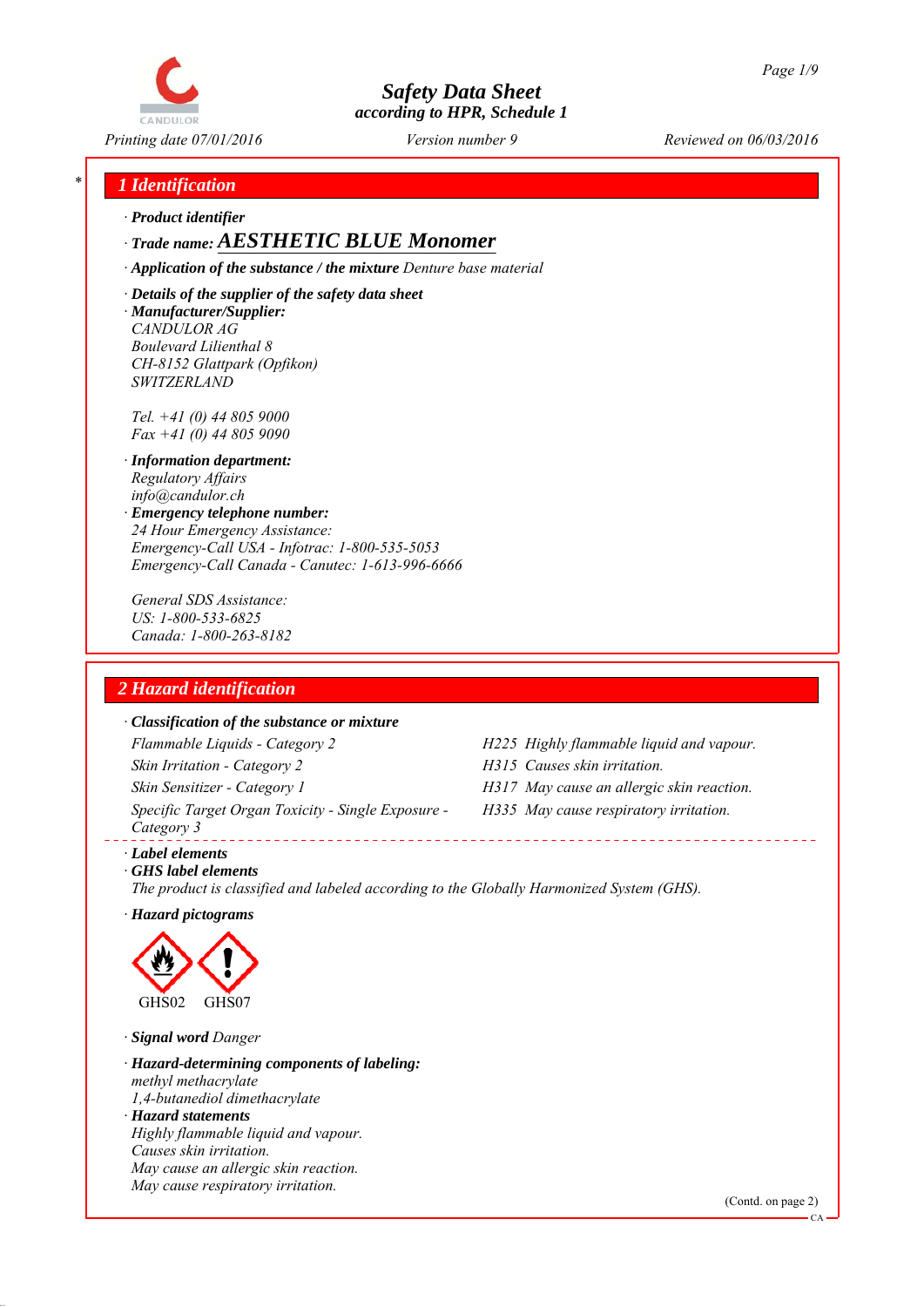*Printing date 07/01/2016 Reviewed on 06/03/2016 Version number 9*

## *Trade name: AESTHETIC BLUE Monomer*

(Contd. of page 1)

*∙ Precautionary statements Keep away from heat, hot surfaces, sparks, open flames and other ignition sources. No smoking. Avoid breathing dust/fume/gas/mist/vapours/spray. Do not get in eyes, on skin, or on clothing.*

*Wear protective gloves/protective clothing/eye protection/face protection.*

*IF ON SKIN (or hair): Take off immediately all contaminated clothing. Rinse skin with water [or shower]. Dispose of contents/container in accordance with local/regional/national/international regulations.*

*∙ Classification system:*

*∙ NFPA ratings (scale 0 - 4)*

2 3 2 *Health = 2 Fire = 3 Reactivity = 2*

*∙ HMIS-ratings (scale 0 - 4)*



*∙ Other hazards*

*∙ Results of PBT and vPvB assessment*

- *∙ PBT: Not applicable.*
- *∙ vPvB: Not applicable.*

### *3 Composition/Information on ingredients*

*∙ Chemical characterization: Mixtures*

*∙ Description: Mixture of the substances listed below with nonhazardous additions.*

*∙ Dangerous components:*

|  | CAS: $80-62-6$ methyl methacrylate             | $60 - 100\%$ w/w |
|--|------------------------------------------------|------------------|
|  | $CAS: 2082-81-7$ 1,4-butanediol dimethacrylate | $1 - 5\%$ w/w    |

## *4 First aid measures*

- *∙ Description of first aid measures*
- *∙ General information: Immediately remove any clothing soiled by the product.*
- *∙ After inhalation:*
- *Supply fresh air; consult doctor in case of complaints.*
- *In case of unconsciousness place patient stably in side position for transportation.*
- *∙ After skin contact:*
- *Immediately rinse with water.*
- *If skin irritation continues, consult a doctor.*
- *∙ After eye contact: Rinse opened eye for several minutes under running water. Then consult a doctor.*
- *∙ After swallowing:*
- *Rinse out mouth and then drink plenty of water.*
- *Do not induce vomiting; immediately call for medical help.*
- *∙ Information for doctor:*
- *∙ Most important symptoms and effects, both acute and delayed No further relevant information available.*
- *∙ Indication of any immediate medical attention and special treatment needed*
- *No further relevant information available.*

(Contd. on page 3)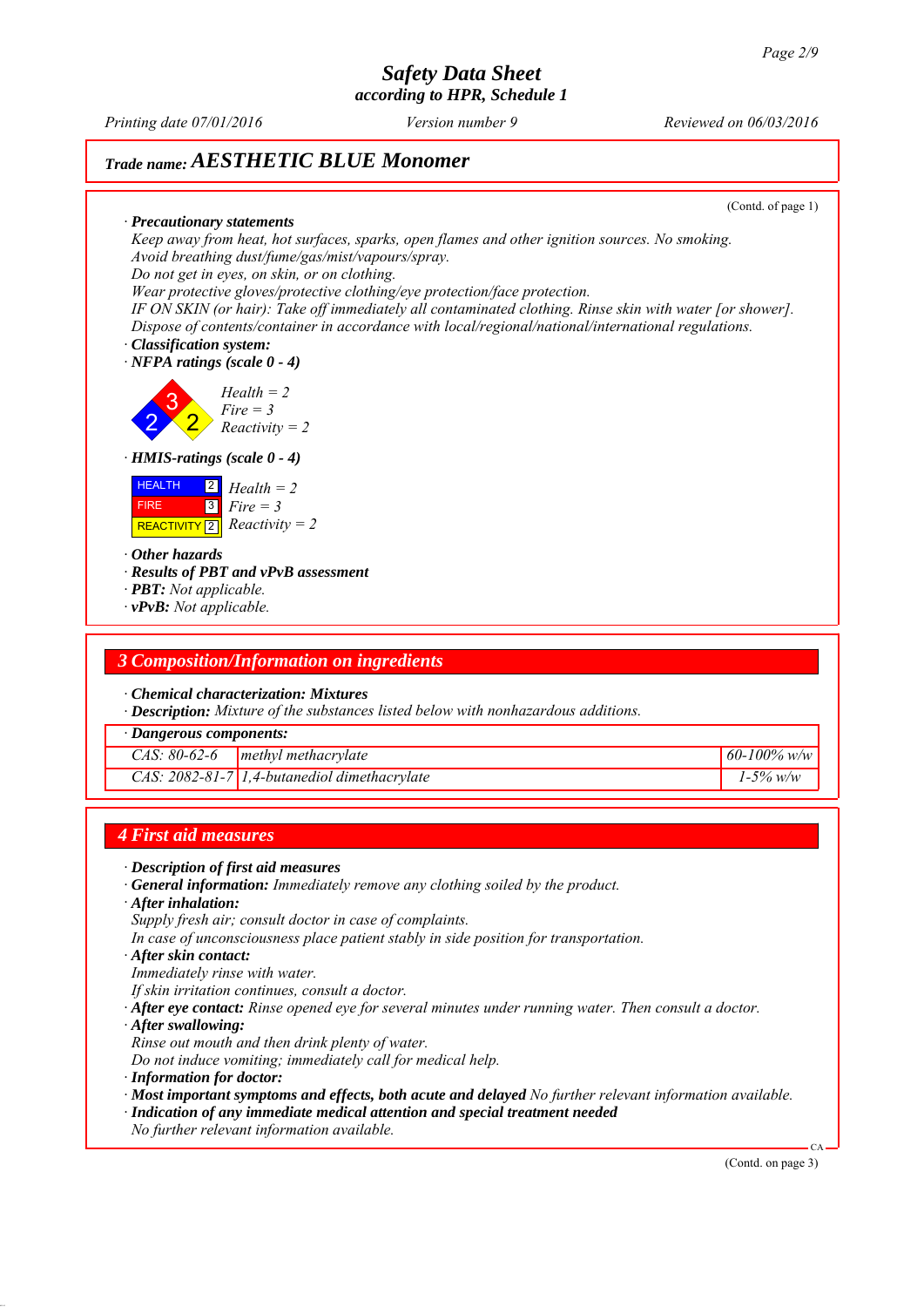*Printing date 07/01/2016 Reviewed on 06/03/2016 Version number 9*

## *Trade name: AESTHETIC BLUE Monomer*

(Contd. of page 2)

### *5 Firefighting measures*

- *∙ Extinguishing media*
- *∙ Suitable extinguishing agents:*
- *CO2, extinguishing powder or water spray. Fight larger fires with water spray or alcohol resistant foam. ∙ For safety reasons unsuitable extinguishing agents: Water with full jet*
- *∙ Special hazards arising from the substance or mixture No further relevant information available.*
- *∙ Advice for firefighters*
- *∙ Protective equipment: No special measures required.*
- *∙ Additional information Cool endangered receptacles with water spray.*

#### *6 Accidental release measures*

- *∙ Personal precautions, protective equipment and emergency procedures Wear protective equipment. Keep unprotected persons away.*
- *∙ Environmental precautions: Do not allow to enter sewers/ surface or ground water.*
- *∙ Methods and material for containment and cleaning up:*
- *Absorb with liquid-binding material (sand, diatomite, acid binders, universal binders, sawdust). Ensure adequate ventilation.*
- *Do not flush with water or aqueous cleansing agents*
- *∙ Reference to other sections*
- *See Section 7 for information on safe handling.*
- *See Section 8 for information on personal protection equipment.*
- *See Section 13 for disposal information.*

## *7 Handling and storage*

#### *∙ Handling:*

- *∙ Precautions for safe handling*
- *Only adequately trained personnel should handle this product. Ensure good ventilation/exhaustion at the workplace. For use in dentistry only.*
- *∙ Information about protection against explosions and fires: Keep ignition sources away - Do not smoke. Protect against electrostatic charges.*
- *∙ Conditions for safe storage, including any incompatibilities*
- *∙ Storage:*
- *∙ Requirements to be met by storerooms and receptacles: Store in a cool location. Store only in the original receptacle.*
- *∙ Information about storage in one common storage facility: Store away from oxidizing agents.*
- *∙ Further information about storage conditions:*
- *Keep receptacle tightly sealed.*
- *Store receptacle in a well ventilated area.*
- *Protect from heat and direct sunlight.*
- *∙ Specific end use(s) No further relevant information available.*

## *8 Exposure controls/ Personal protection*

*∙ Additional information about design of technical systems: No further data; see item 7.*

(Contd. on page 4)

 $CA$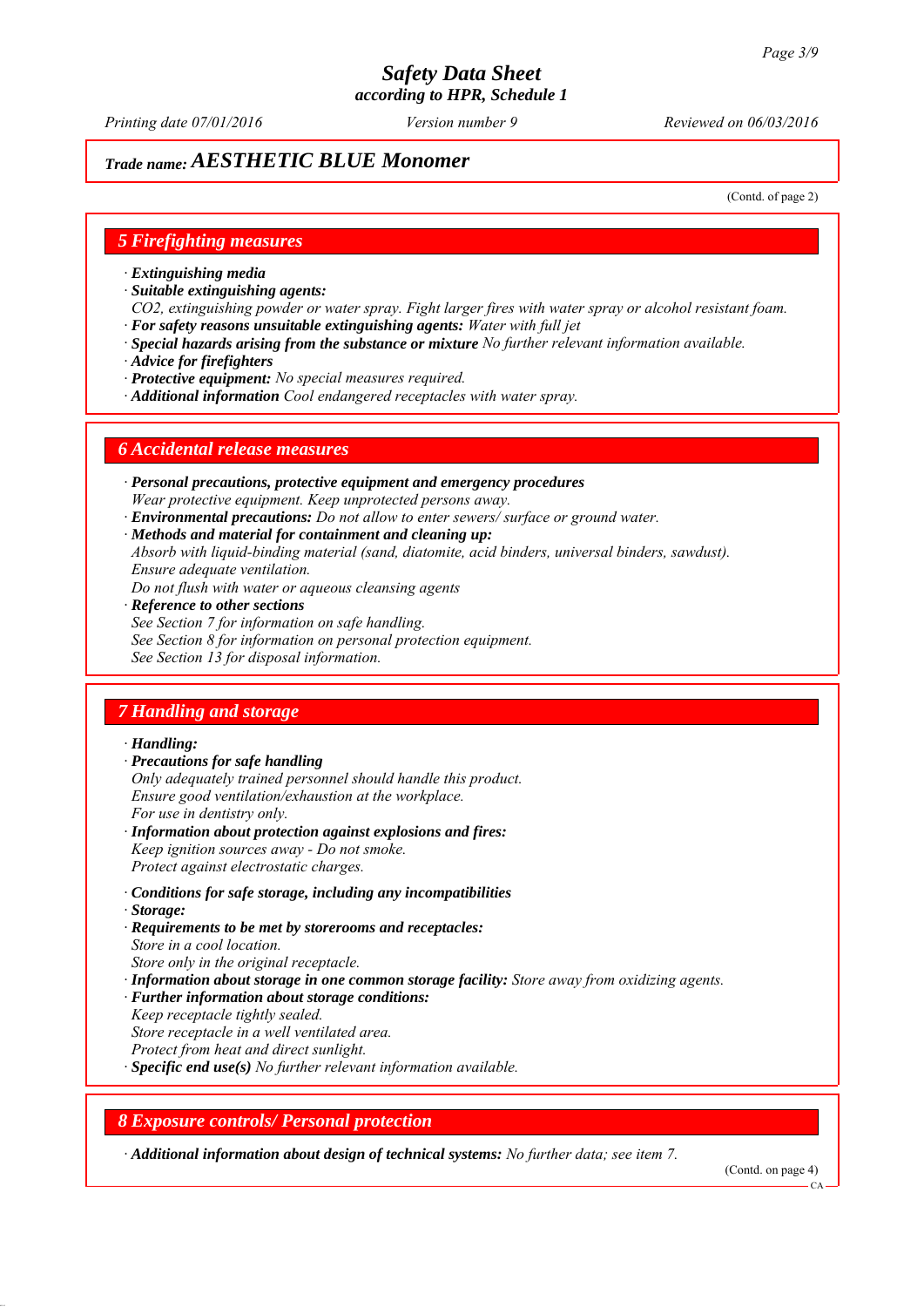*Printing date 07/01/2016 Reviewed on 06/03/2016 Version number 9*

## *Trade name: AESTHETIC BLUE Monomer*

(Contd. of page 3) *∙ Control parameters ∙ Components with limit values that require monitoring at the workplace: CAS: 80-62-6 methyl methacrylate EL Short-term value: 100 ppm Long-term value: 50 ppm S EV Short-term value: 100 ppm Long-term value: 50 ppm ∙ Additional information: The lists that were valid during the creation were used as basis. ∙ Exposure controls ∙ Personal protective equipment: ∙ General protective and hygienic measures: Usual hygienic measures for dental practice and dental laboratories. Keep away from foodstuffs, beverages and feed. Immediately remove all soiled and contaminated clothing. Wash hands before breaks and at the end of work. Avoid contact with the eyes and skin. Do not inhale gases / fumes / aerosols. ∙ Breathing equipment: Use suitable respiratory protective device in case of insufficient ventilation. ∙ Recommended filter device for short term use: Filter A1 Filter A2 Filter A3 ∙ Protection of hands: Protective gloves After use of gloves apply skin-cleaning agents and skin cosmetics. ∙ Material of gloves Butyl rubber, BR Selection of the glove material on consideration of the penetration times, rates of diffusion and the degradation ∙ Penetration time of glove material The exact break through time has to be found out by the manufacturer of the protective gloves and has to be observed. ∙ Not suitable are gloves made of the following materials: Commercial medical gloves do not provide protection against the sensitizing effect of methacrylates. ∙ Eye protection: Tightly sealed goggles*

*∙ Information on basic physical and chemical properties*

*∙ General Information*

*9 Physical and chemical properties*

- *∙ Appearance:*
- *Form: Fluid*

*Color: Colorless*

(Contd. on page 5)

CA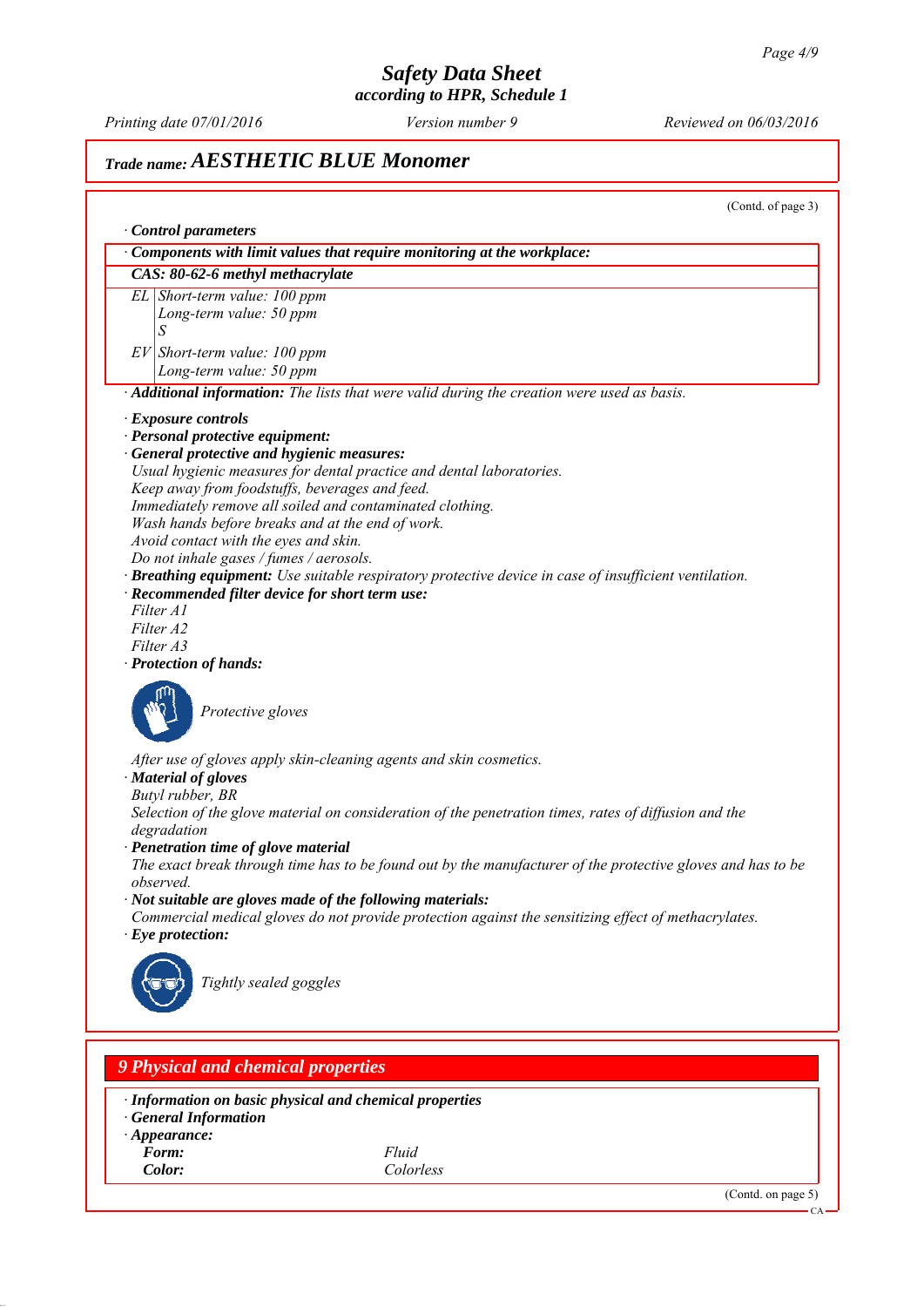*Printing date 07/01/2016 Reviewed on 06/03/2016 Version number 9*

# *Trade name: AESTHETIC BLUE Monomer*

|                                                            | (Contd. of page 4)                                                                            |
|------------------------------------------------------------|-----------------------------------------------------------------------------------------------|
| $\cdot$ Odor:                                              | Pungent                                                                                       |
| · Odor threshold:                                          | Not determined.                                                                               |
| $\cdot$ pH-value:                                          | Not determined.                                                                               |
| $\cdot$ Change in condition                                |                                                                                               |
| Melting point/Melting range:                               | -48 °C                                                                                        |
| <b>Boiling point/Boiling range:</b>                        | 101 °C                                                                                        |
| · Flash point:                                             | 10 °C                                                                                         |
| $\cdot$ Ignition temperature:                              | 430 °C                                                                                        |
| · Auto igniting:                                           | Product is not selfigniting.                                                                  |
| · Danger of explosion:                                     | Product is not explosive. However, formation of explosive air/vapor<br>mixtures are possible. |
| $\cdot$ Explosion limits:                                  |                                                                                               |
| Lower:                                                     | 2.1 Vol $\%$                                                                                  |
| <b>Upper:</b>                                              | $12.5$ Vol $%$                                                                                |
| $\cdot$ Vapor pressure at 20 $\cdot$ C:                    | $47$ $hPa$                                                                                    |
| $\cdot$ Density at 20 $\cdot$ C:                           | $0.943$ g/cm <sup>3</sup>                                                                     |
| · Relative density                                         | Not determined.                                                                               |
| · Vapor density                                            | Not determined.                                                                               |
| $\cdot$ Evaporation rate                                   | Not determined.                                                                               |
| · Solubility in / Miscibility with                         |                                                                                               |
| Water at $20 \text{ }^{\circ}C$ :                          | $1.6$ g/l                                                                                     |
| · Partition coefficient (n-octanol/water): Not determined. |                                                                                               |
| · Viscosity:                                               |                                                                                               |
| Dynamic:                                                   | Not determined.                                                                               |
| Kinematic:                                                 | Not determined.                                                                               |
| $\cdot$ Other information                                  | No further relevant information available.                                                    |

## *10 Stability and reactivity*

*∙ Reactivity No further relevant information available.*

- *∙ Chemical stability Stable under normal handling and storage conditions.*
- *∙ Thermal decomposition / conditions to be avoided: No decomposition if used according to specifications.*
- *∙ Possibility of hazardous reactions*

*Forms explosive gas mixture with air. Reacts with strong oxidizing agents. Exothermic polymerization.*

- *∙ Conditions to avoid No further relevant information available.*
- *∙ Incompatible materials: No further relevant information available.*
- *∙ Hazardous decomposition products: None under normal conditions of storage and use.*

(Contd. on page 6)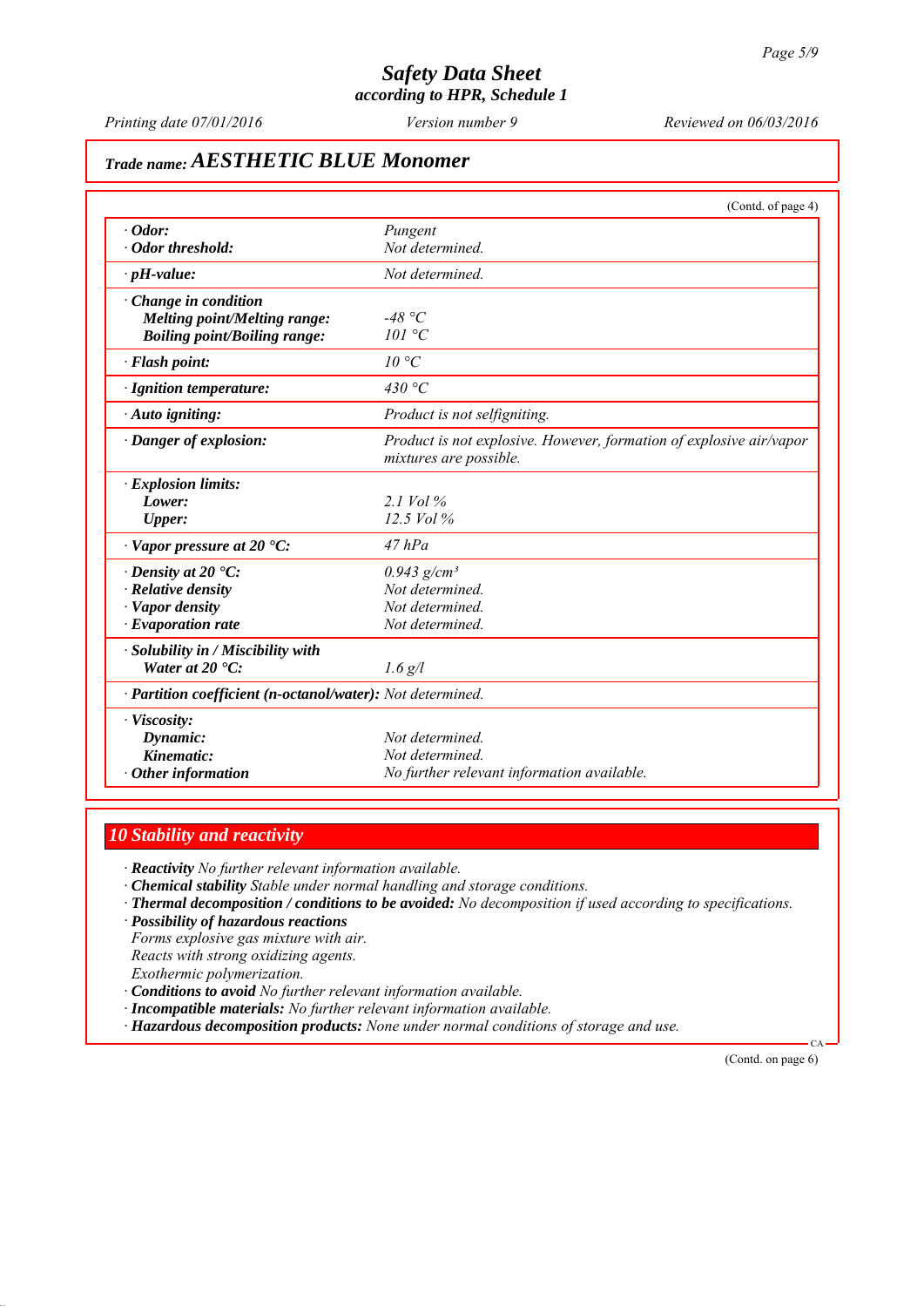*Printing date 07/01/2016 Reviewed on 06/03/2016 Version number 9*

## *Trade name: AESTHETIC BLUE Monomer*

(Contd. of page 5)

#### *11 Toxicological information*

*∙ Information on toxicological effects*

*∙ Acute toxicity:*

*∙ LD/LC50 values that are relevant for classification:*

*CAS: 80-62-6 methyl methacrylate*

*Oral LD50 7872 mg/kg (rat)*

*∙ on the skin: Irritant to skin and mucous membranes.*

*∙ on the eye: No irritating effect.*

*∙ Sensitization: Sensitization possible through skin contact.*

*∙ Additional toxicological information: No further relevant information available.*

*∙ Carcinogenic categories*

*∙ IARC (International Agency for Research on Cancer)*

*CAS: 80-62-6 methyl methacrylate 3* 

*∙ NTP (National Toxicology Program)*

*None of the ingredients is listed.*

*∙ OSHA-Ca (Occupational Safety & Health Administration)*

*None of the ingredients is listed.*

#### *12 Ecological information*

*∙ Toxicity*

*∙ Aquatic toxicity: No further relevant information available.*

- *∙ Persistence and degradability No further relevant information available.*
- *∙ Behavior in environmental systems:*
- *∙ Bioaccumulative potential No further relevant information available.*
- *∙ Mobility in soil No further relevant information available.*
- *∙ Additional ecological information:*

*∙ General notes:*

*Water hazard class 1 (Self-assessment): slightly hazardous for water*

*Do not allow product to reach ground water, water course or sewage system.*

*∙ Results of PBT and vPvB assessment*

- *∙ PBT: Not applicable.*
- *∙ vPvB: Not applicable.*

*∙ Other adverse effects No further relevant information available.*

## *13 Disposal considerations*

*∙ Waste treatment methods*

*∙ Recommendation:*

*Must not be disposed of together with household garbage. Do not allow product to reach sewage system. Take to an approved landfill or a waste incineration plant, under conditions approved by the local authority.*

*∙ Uncleaned packagings:*

*∙ Recommendation: Disposal must be made according to official regulations.*

(Contd. on page 7)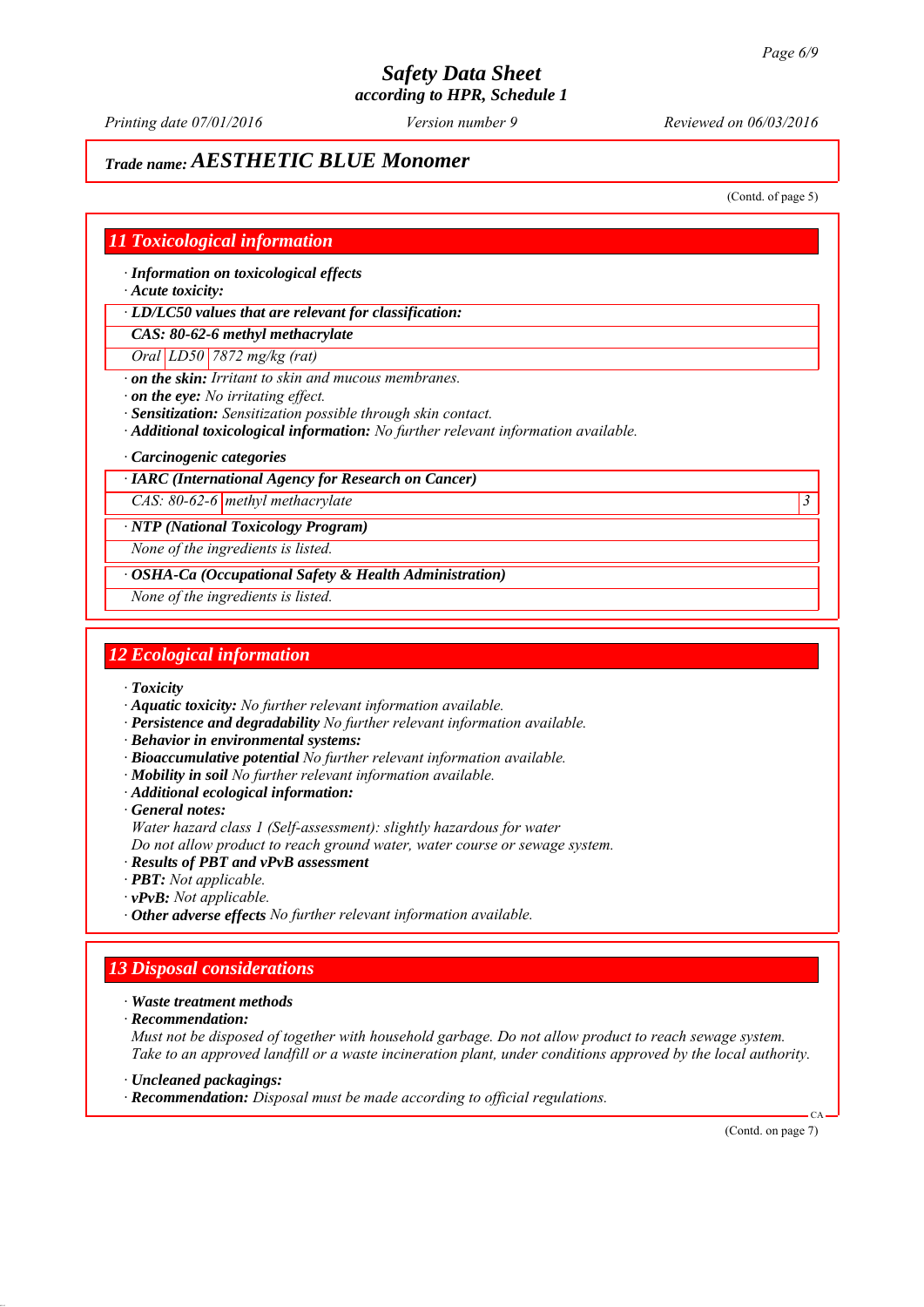*Printing date 07/01/2016 Reviewed on 06/03/2016 Version number 9*

# *Trade name: AESTHETIC BLUE Monomer*

(Contd. of page 6)

| $\cdot$ UN-Number<br>· DOT, TDG, IMDG, IATA                                         | <i>UN1247</i>                                                                                                                      |
|-------------------------------------------------------------------------------------|------------------------------------------------------------------------------------------------------------------------------------|
| · UN proper shipping name<br>$\cdot$ <i>DOT</i><br>· ADR/RID/ADN<br>· IMDG, IATA    | Methyl methacrylate monomer, stabilized<br>1247 Methyl methacrylate monomer, stabilized<br>METHYL METHACRYLATE MONOMER, STABILIZED |
| · Transport hazard class(es)                                                        |                                                                                                                                    |
| $\cdot$ DOT                                                                         |                                                                                                                                    |
|                                                                                     |                                                                                                                                    |
| $\cdot$ Class                                                                       | 3 Flammable liquids                                                                                                                |
| $\cdot$ Label<br>· TDG (Transport dangerous goods):                                 |                                                                                                                                    |
|                                                                                     |                                                                                                                                    |
| · Class                                                                             | 3 (F1) Flammable liquids                                                                                                           |
| $\cdot$ Label                                                                       | $\mathcal{E}$                                                                                                                      |
| · Class<br>$\cdot$ Label                                                            | 3 Flammable liquids<br>3                                                                                                           |
|                                                                                     |                                                                                                                                    |
| · Packing group<br>· DOT, TDG, IMDG, IATA                                           | П                                                                                                                                  |
| · Environmental hazards:                                                            |                                                                                                                                    |
| $\cdot$ Marine pollutant:                                                           | No                                                                                                                                 |
| · Special precautions for user                                                      | Warning: Flammable liquids                                                                                                         |
| · Danger code (Kemler):                                                             | 339                                                                                                                                |
| · EMS Number:                                                                       | $F-E$ , $S-D$                                                                                                                      |
| · Transport in bulk according to Annex II of<br><b>MARPOL73/78 and the IBC Code</b> | Not applicable.                                                                                                                    |
| · Transport/Additional information:                                                 |                                                                                                                                    |
| $\cdot$ ADR/RID/ADN<br>$\cdot$ Excepted quantities (EQ)                             | Code: E2<br>Maximum net quantity per inner packaging: 30 ml<br>Maximum net quantity per outer packaging: 500 ml                    |
|                                                                                     |                                                                                                                                    |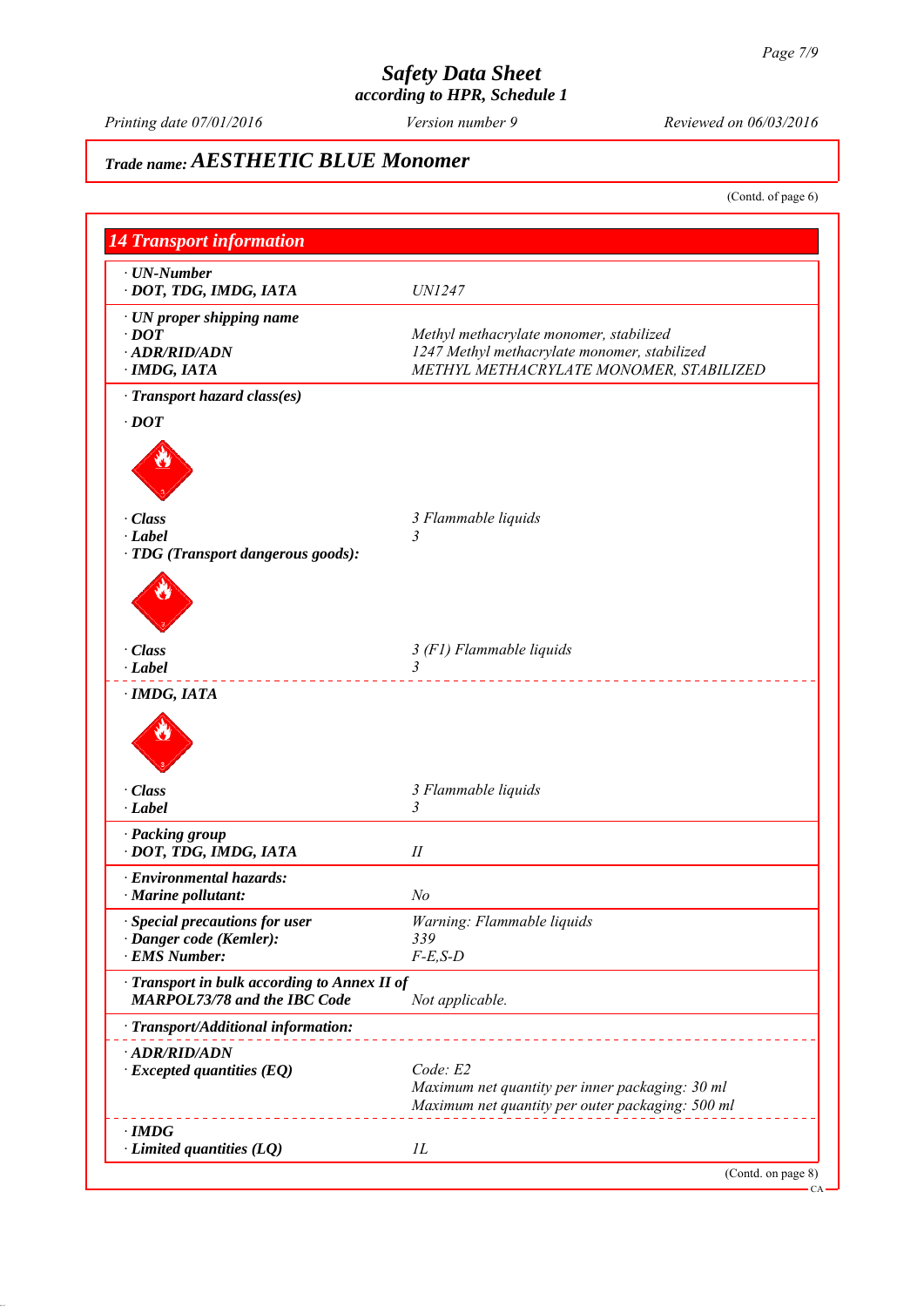*Printing date 07/01/2016 Reviewed on 06/03/2016 Version number 9*

## *Trade name: AESTHETIC BLUE Monomer*

|                                  | (Contd. of page 7)                                     |
|----------------------------------|--------------------------------------------------------|
| $\cdot$ Excepted quantities (EQ) | Code E2                                                |
|                                  | Maximum net quantity per inner packaging: 30 ml        |
|                                  | Maximum net quantity per outer packaging: 500 ml       |
| $\cdot$ UN "Model Regulation":   | UN1247, Methyl methacrylate monomer, stabilized, 3, II |

## *15 Regulatory information*

*∙ Safety, health and environmental regulations/legislation specific for the substance or mixture*

*∙ Sara*

*∙ Section 355 (extremely hazardous substances):*

*None of the ingredients is listed.*

*∙ Section 313 (Specific toxic chemical listings):*

*CAS: 80-62-6 methyl methacrylate*

*∙ TSCA (Toxic Substances Control Act):*

*All ingredients are listed.*

#### *∙ Proposition 65*

*∙ Chemicals known to cause cancer:*

*None of the ingredients is listed.*

*∙ Chemicals known to cause reproductive toxicity for females:*

*None of the ingredients is listed.*

*∙ Chemicals known to cause reproductive toxicity for males:*

*None of the ingredients is listed.*

*∙ Chemicals known to cause developmental toxicity:*

*None of the ingredients is listed.*

#### *∙ Carcinogenic categories*

*∙ EPA (Environmental Protection Agency)*

*CAS: 80-62-6 methyl methacrylate*  $NL$ 

*∙ TLV (Threshold Limit Value established by ACGIH)*

*CAS: 80-62-6 methyl methacrylate* A4<sup>4</sup>

*∙ NIOSH-Ca (National Institute for Occupational Safety and Health)*

*None of the ingredients is listed.*

*∙ GHS label elements*

*The product is classified and labeled according to the Globally Harmonized System (GHS). ∙ Hazard pictograms*



*∙ Signal word Danger*

*∙ Hazard-determining components of labeling: methyl methacrylate 1,4-butanediol dimethacrylate ∙ Hazard statements*

*Highly flammable liquid and vapour.*